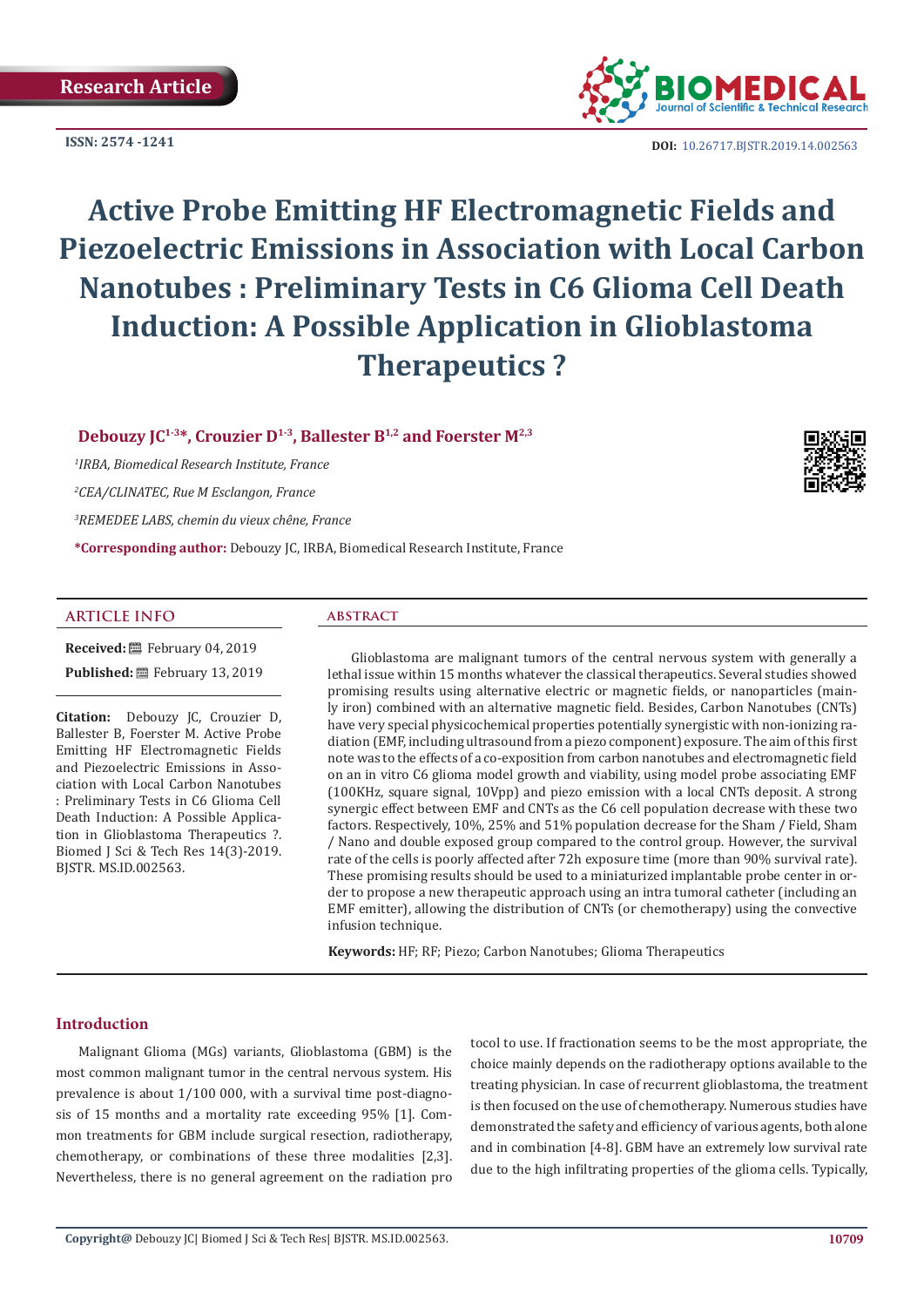these cells could infiltrate up to 2 cm exceeding the volume of visible tumor, making them difficult to detect and treat. Treatment of GBM is also limited by several other factors such as, the insufficient delivery of chemotherapy drugs caused by the blood-brain-barrier, the radio resistance of the cells and the need to preserve functional parenchyma.

Despite the existence of different therapeutic strategy treatments, the evolution of the post-diagnosis median survival only increased from 13 to 15 month, highlighting the need of curative approaches. In the recent past, some new innovative researches have produced promising results or are the subject of ongoing investigations [9-16]. Among them, we can find biophysics approaches using electromagnetic fields or nanoparticles. The results of Kirson's group highlighted the first point. This team have shown a decrease of the malignant cell proliferation with no or minimal side effects in animal tumor models and human brain tumors [11.12] by using an alternative electric field (also called TT Fields for Tumor Treating Field). According to the authors, the mechanism involved is related to the disintegration of the mitotic spindle [11]. NovoTTF therapy is a new therapy using this observation and has undertaken the phase III clinical trial [13].

Another Group (Magforce AG) is using iron nanoparticles combined with an alternative magnetic field (100 kHz). This field induces nanoparticle's vibrations and then, locally increases the temperature leading to the tumor cells death. The main drawback of such approach is the lack of specificity. Even if nanoparticles are addressed to malignant cells, the increase in temperature destroys all the cells located in the vicinity of the particle. However, this therapy seems efficient and safe with no or moderate side effects [14-16]. We propose an alternative project using these two different aspects by using both nanoparticles and electromagnetic field without inducing any thermal effect. This new approach is inspired by recent works [17] showing a strong interaction between Carbon Nanotubes (CNTs) and electromagnetic field.

According to this observation, a synergic toxic effect between electromagnetic fields (RF) and CNTs could be expected. CNTs could increase the toxicity of the RF by focusing them and inducing an electromagnetic field increase. The RF could also increase the toxicity of the CNTs by a direct helping of their dispersion and penetration into the cells. The intrinsic characteristics of CNTs make them specifically sensitive to electromagnetic field. Due to theirs high length compared to their diameter, they could be at the origin of a strong point effect (like a lightning rod) inducing a local increase of the fields' strength. Both CNTs and electromagnetic field are major public health issues and many studies tried to determinate their toxicity [18-21].

The drawbacks of both Kirson and Magforce AG studies was that the field emitter (electrodes on the skin / external magnetic emitter) were located outside the body, i.e. far away from the target. As field power density generally decreases with the square

of the distance, using an intra cerebral emitter, combined with CNTs induced local magnification of the field would be promising. Such mechanisms would clearly differ from those of Magforce AG team, since neither tissue heating nor thermal reaction occur in the former case. Final therapeutic hope would use a combination of the convective infusion technique [22,23] together with the inclusion of the RF emitter in the catheter used for intra-tumoral injection. The aim of this study was to evaluate the effects of a co-exposure to carbon nanotubes and combined electromagnetic field/ultrasounds on an in vitro glioma model.

#### **Materials and Methods**

#### **Cell Culture**

The C6 cells (Rat Glioma) were obtained from the ATCC cell base (ATCC® CCL-107™). The cells were maintained in exponential growth in a 5% CO2 humidified incubator held at 37°C. The C6 cells were placed in cell culture flasks (75cm<sup>2</sup>) and were grown with 12 ml of DMEM, Glutamax supplemented with 10 % heat-inactivated fœtal bovine serum and antibiotics (100 U/ml penicillin and 100 µg/ml streptomycin).

#### **Synthesis and Particles Characterisation**

Single wall carbon nanotubes (CNTs, quoted here CNTs, Figure 1) produced by Catalytic Chemical Vapor Deposition were purchased by SIGMA-Aldrich, St Quentin Fallavier, France. The CNTs diameter distribution was ranged from 0.7 to 1.3nm, and length between 450 and 2300nm, although bundles may be much longer (up to 100µm at least) with a density of 1.7-1.9 g/cm3 at 25°C.



**Figure 1:** Left : Electron microscope of CNTs in suspension in aqueous medium after dispersion Left : relative distribution of CNTs aggregates in suspension.

Particle size distribution of the stock solution used for cells exposure was analysed with a Laser Scattering Particle Size Distribution Analyser, LA-950V2 (HORIBA) with DMEM as solvent. Particles dispersion in cell culture medium and cells exposure : Stock solution of 5 mg/ml CNTs was prepared by dispersion of sterilised particles in DMEM containing 25 % FBS. Previous study has reported that serum produced particle suspensions were observed with the fewest large agglomerates [24]. The nanoparticles were homogeneously dispersed by vortexing for 30 seconds followed by sonication in a water bath (Al 04-02, Advantage Lab) for 5 min. This procedure was repeated five times. A "Sham Stock Solution" of sterile DMEM containing 25 % FBS was prepared and sonicated at the same time for use as control.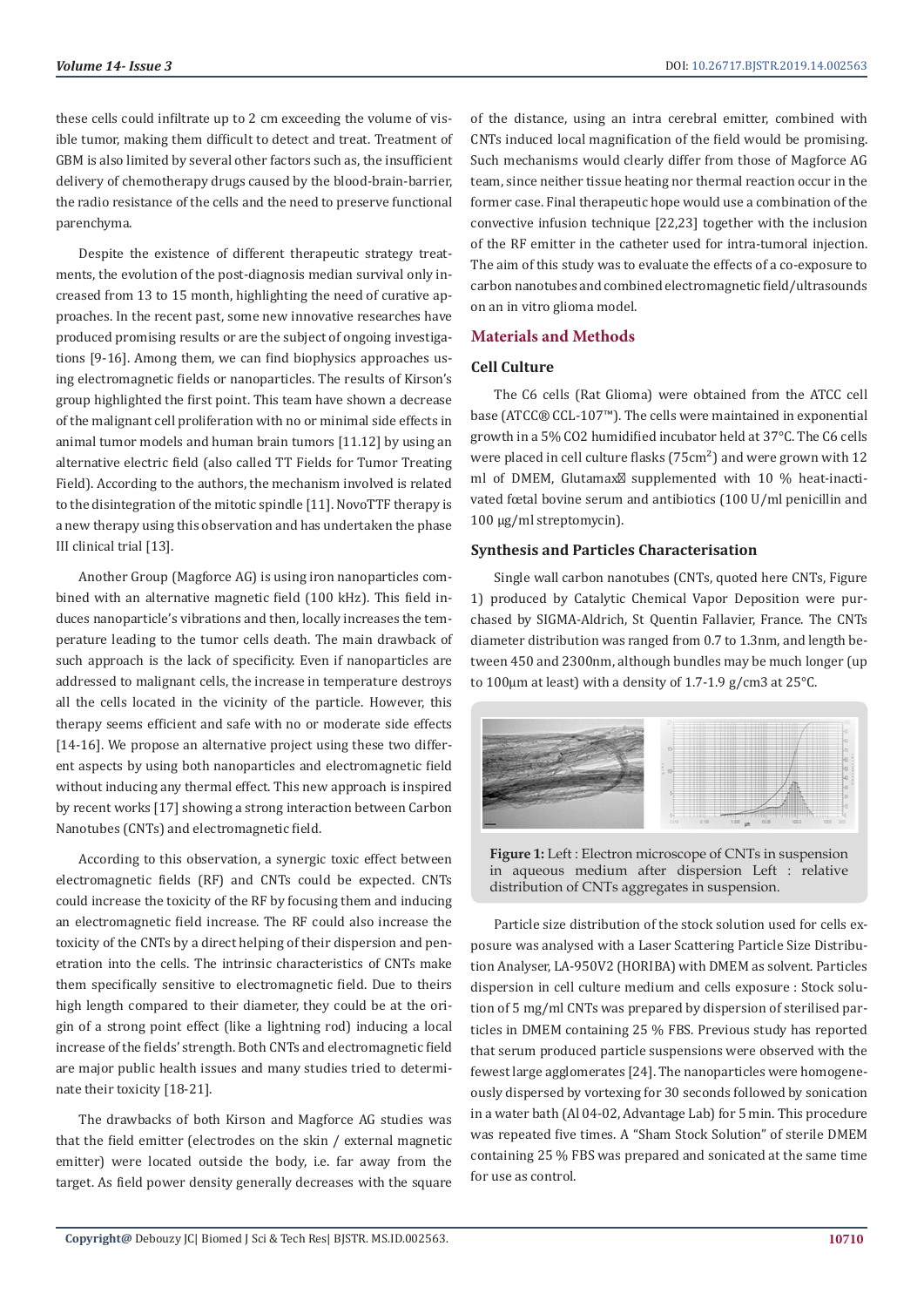The stock solutions were kept at 4°C. The stock solution of CNTs was resuspended by vortexing for 30s followed by sonication for 5 min and diluted in cell culture medium to the required concentration (50 µg/ml, 120µl per flask). An equal volume of "Sham Stock Solution" was added to cell culture medium for control cells. Before any experiment, CNTs size were analyzed using a Laser Scattering Particle Size Distribution Analyser, LA-950V2 (HORIBA) with DMEM as solvent (10%) and a dilution at one centesimal (150µl in 15ml). The size of the CNTs measured by light scattering was defined as the equivalent spherical diameter and could not be related to the exact particle size but represent a relative size of nanotubes which are long cylinders. This led to identify different particle sizes in solution : 100um diameter aggregates (35%), a minor component of intermediate aggregates ( $1\mu$ m-30 $\mu$ ). Sizes below  $1\mu$  were considered as unbounded carbon nanotubes.

#### **Temperature Control**

The absence of temperature increase was controlled over 16Hrs exposure under the RF/CNTs conditions with probe immersed in the culture flask, using a FLIR A320 Temp screen camera. No significant variation was detected within the observation period.

#### **Electromagnetic Probe**



**Figure 2:** Top: Electronic wiring of the probe; Bottom: The probe, as connected with BNC connectors. GND: Ground; E: RF input via BNC connector; Q: 100KHz resonating piezo; C1,C2 tune capacitors; L1=1mH, L2=L3=16mH; L2L3-L1transformator; A1, A2: antennas.

Measurement of the electromagnetic field : The probe was composed of three parts (electric, magnetic and ultrasonic with a piezoelectric component, CNTs) realizing the emission of an electromagnetic signal and a piezoelectric operating phase. Electromagnetic fields were then applied by connecting the wires to an amplifier operated by a signal generator with frequency and amplitude controls. The probe was powered by a square wave modulated signal working at 100 kHz (low-intermediate frequency emission) from an Agilent 3312DA generator, peak to peak tension of 10Vpp, and duty cycle DC=50%. This first prototype version is presented Figure 2.

Field estimations were attempted with a PM03 field meter and a H/E fieldmeter ESM-100, Meshket. As the exposure conditions (inside the flask) were obviously in reactive nearfield conditions, E values were extremely heterogenous (5dB , with a maximum of 80V/m in close vicinity of the probe extremity ) while H variations were found less important ( 3dB , maximum 90nT in close vicinity of the probe extremity). The 100kHz resonating piezo was a PRYY-0073 from PICERAMIC, Germany. The electric field was evaluated with the help of a PMOR 03 field meter. In order to isolate the exposed flask, the electromagnetic exposed flask was placed into an absorbing chamber allowing an attenuation of the signal by 12 dB.

#### *In vitro* **Experimental Setup**

Each flask was randomly assigned to one of the four different groups: Sham / Sham, Sham / Nano exposed, Sham / Field exposed, and Nano / Field exposed (CNTs/RF+piezo, quoted CNTs/RF in the followings). All the cultures were realized in triplicate under the same conditions as the CNTs/RF group except that the generator was turned off, with the probe into the flask. The initial C6 cell population was 0.2\* 106 cells per flask. 72h exposure starts immediately after the cells have been passaged. Sham / Sham and Sham / Field groups received 120µl of the Stock Sham solution (without CNTs), the double exposed and the Sham / Nano groups received 120µl of the Stock solution containing the CNTs. After exposure, in order to eliminate the SWCNTs in solution, each flask was rinsed 3 times with Phosphate Buffered Saline (PBS). The cells were chemically detached from the flask using trypsin EDTA. C6 cells were centrifuged 5 min at 300G. Cell pellets were resuspended in 1 ml cell culture medium. 50 µl of C6 cells solution were added to 50 µl of Trypan Blue. C6 cells were counted by a TC20TM automatic cell counter. Results were expressed as means ± Standard Deviation (S.D.)

#### **Results**

#### **Cells Count and Viability**

In these experiments, cell counts were performed after 72h culture with/without RF exposure and/or in the presence or not of CNTs (see Figure 3). By comparison with reference sham values measured at 72h (2,84 106/mL) and also after 72Hr RF exposure (2,8 106/mL) an important reduction in absolute values of cells counts was found when CNTs were present alone  $(2.10^6/\text{mL})$  and especially when CNTs were associated with RF exposure (1,46 106/mL) . These results are all the more evident when expressed in percentage to reference sham values and showed an important decrease in the number of the cells compared to the control group (51% for the Nano / Field group; 75% for the Sham / Nano group; 98% for the Sham / Field group). Conversely, the survival rate of the cells within any group was only slightly decreased whatever the exposition factors considered : hence, the survival rate is maxima (100%) for the Sham / Sham control group and slowly decreases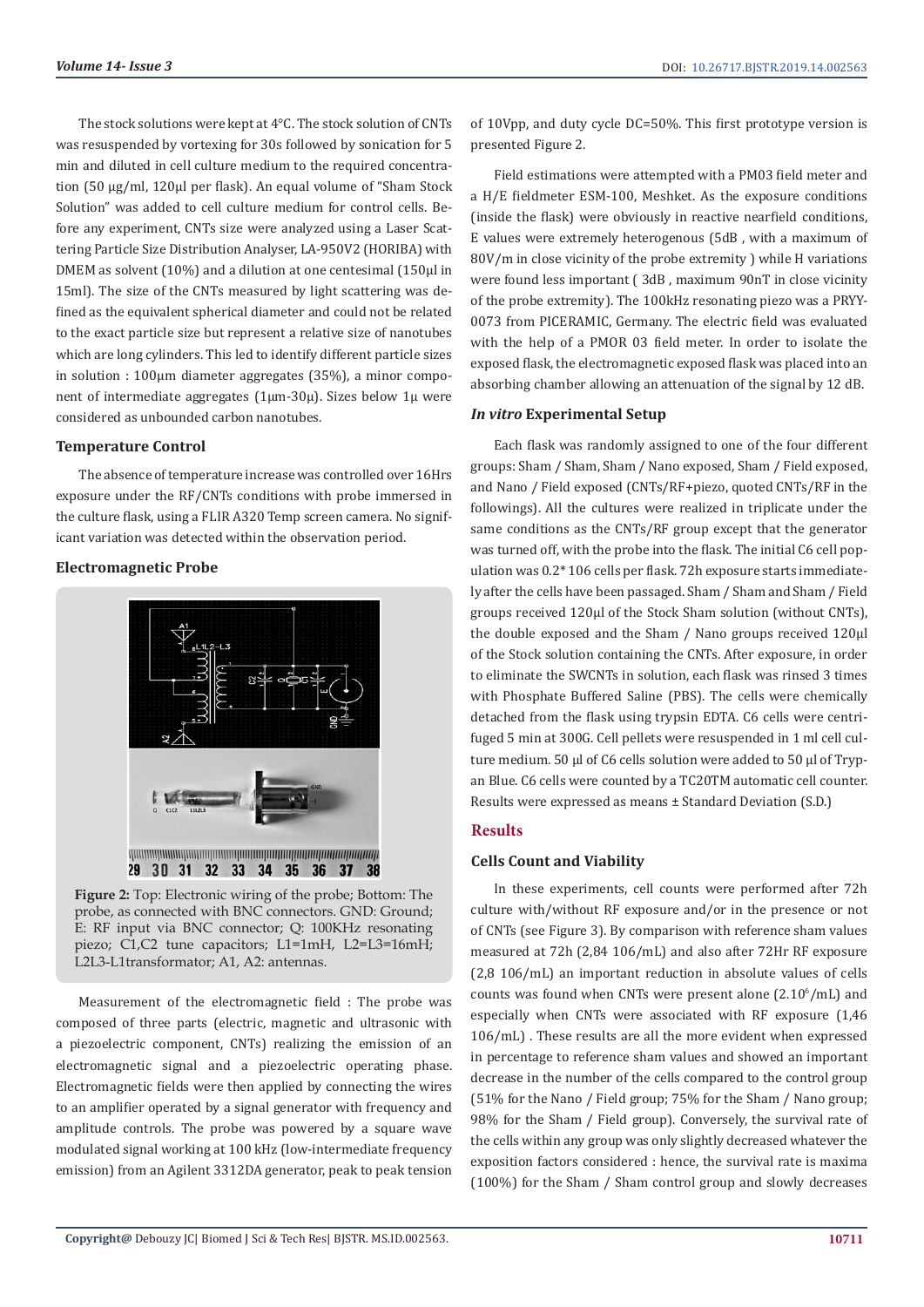with the exposition of CNTs and electromagnetic field (97% survival rate for the Sham / Field group, 95% survival rate for the Sham / Nano group and 94% survival rate for the Nano / Field group. As this step it is worth to note than rinsing process (see methods) induced an averaging over the whole flask, this resulting in a smoothing of any possible local drastic effect. Morphological control had thus to be performed.



**Figure 3:** Cell count (cells/ml 10<sup>6</sup> related to sham / sham group (percentage) and survival rate distribution in C6 cell population with exposition of SWCNTs or electromagnetic field according to their respective group. The cells were exposed for 72h right after injection of the cells into the flask.

### **Cell Morphologic Observation**



Figure 4: A: Sham / Sham group cells after 72h exposure time (X4 magnification); B: CNTs + RF group cells after 72h exposure time and rising of the flask (X4 magnification).

As mentioned above, microscopic observation (Figure 4) clearly shows the reduction of cell density in the flask, even like here after the rinsing process between CNTs/RF and sham groups. Moreover, the absence of morphological change was also in full agreement with the minor differences in cell viability between groups. Here differences appear between CNTs and CNTs/+RF groups. As noted in the methods section, CNTs spontaneously selforganized in µ-sized aggregates, with only a partial contribution of dispersed nanoparticles. This was observed on the Figure 5A, especially before rinsing of the flasks, where these aggregates are visible even at low magnification (x4). Such a distribution appeared partially overcome (or really dispersed) due to rinsing, as shown on Figure 5B, where higher magnification allows to detect smaller particles among the C6 cells, without specific contact or geometric distribution.



**Figure 5:** Sham / Nano group cells after 72h exposure time with nanotubes aggregates, before the rinsing process, with X4 magnification (left) and x10 magnification (right).

Besides, no evidence for cell distribution, i.e. heterogeneity around the probe (not emitting, sham) was observed. Such was not the case in the combined CNTs/RF samples (Figure 6). Several CNTs aggregates were still present whereas more numerous and of smaller size, in an area close to the extremity of the probe. This feature was not reasonable to quantify - a factor of 2 to 5 ? - due to the important heterogeneity in the half centimeter around the probe wall. However, a true "no cell area" was truly present in the several millimeters around the probe. Furthermore, linear arrangements of CNTs were observed (Figure 6) in the closest vicinity of the antennas (wires inside the probe while aligned along its main axis) , this revealing true interactions between CNTs and RF and/or ultrasound coming from the piezo.



**Figure 6:** CNTs + RF group after 72h exposure time showing a cell depleted area close to the probe extremity; longitudinal CNTs orientation in the CNTS+RF group after 72h exposure time before rinsing resulting homogenization.

#### **Discussion**

The aim of the preliminary work was to evaluate the effects of a co-exposition from carbon nanotubes and electromagnetic field on an in vitro glioma model. The Sham / Field group cell count showed a limited decrease of the C6 cells population compared to the Sham / Sham group and a similar survival rate between the two groups, 99% and 100% respectively. Compared to Kirson's results several differences arise (9,11) :in the present work, the frequency was fixed at 100 kHz while Kirson's group used a 100-300 kHz frequency system, with an emitting power twice as ours. The Sham / CNTs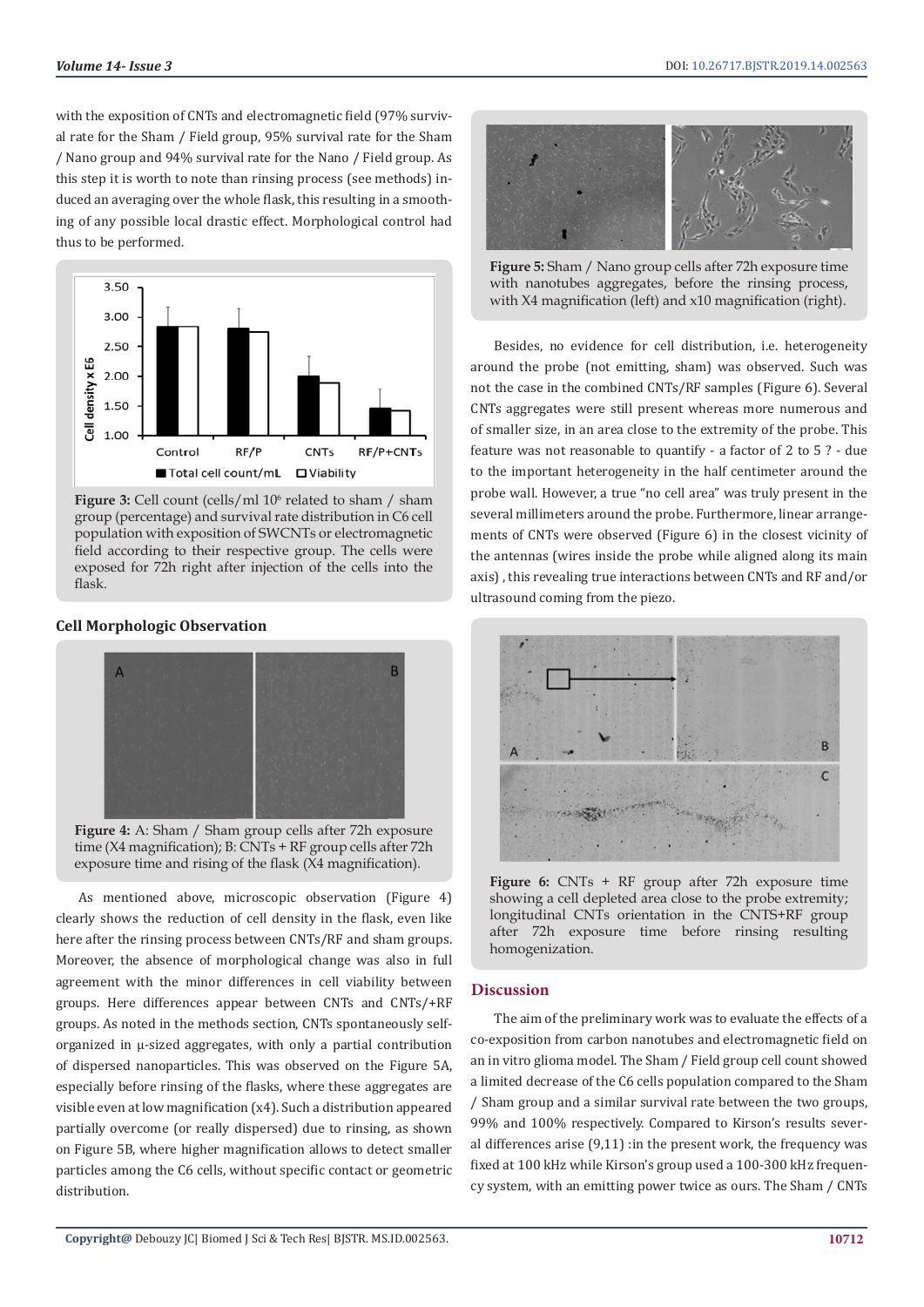group cell count showed a 25% decrease of the C6 cells population compared to the Sham / Sham group with a 97% survival rate. CNTs alone have a strong effect on C6 cells. This could be related to their own direct or indirect toxicity related with the ability of CNTs to trap growing factors in a culture medium [18-21]. The most interesting results were to find a synergic effect of the CNTs with the electromagnetic field. The Nano + RF cell count showed decrease to 51% of the C6 cells population compared to the Sham / Sham group with a 95% survival rate. As an hypothesis, the SWCNTs could induce an increase of the local field's strength and a disruption of the field direction. According to the mechanism of action of TTFields described by Kirson, TTField efficacy must be a function of the angle between the field and axis of division of the cells; when the two are parallel it has a maximal effect and when one is perpendicular to the other, it has a minimal effect [11].

In our case, the carbon nanotubes could solve this problem as they might cause a local reorientation of the field, overcoming the previous problem. In addition, the effect of the piezoelectric component might be useful to open the blood-brain-barrier and increase the dispersion of the CNTs into the tumor after a local injection using the convective infusion technique [23]. The results showed a strong effect associated with an important decrease of the C6 population subjected to the double exposure. However, the survival rate of the cells is still high and this combination tends to prove that the effect of the co-exposition is not on the destruction of the cells herself but by an inhibition of the cell proliferation [11].

At this step it is not possible to ensure any specific effect due to the several bias of the study. First of all, the studied population of cell wasn't enough to draw conclusion. More experimentation should be performed in order to obtain a strong statistical analysis. In addition, most of the dead cells are eliminated during the rising process because they can't bind the flask anymore once they lost their structure. In order to include these cells into the final calculation, centrifugation of the rising solvent might be a good idea to retrieve dead cells. Another possibility would be gel phase culture and direct final count by optical density lecture , for instance. Besides, the specific effect of each component separately or combined with one or all the others should be addressed, for instance separate piezo and RF contribution and association with CNTs. Finally, the particle exposure could also be improved.

The particle size distribution showed that the dispersion of the carbon nanotubes was neither homogenous not ideally dispersed. Due to their strong hydrophobic properties, CNTs bind each other and form large aggregates. This could diminish the efficacy of the CNTs on the cells and hide a potential effect. The CNTs concentration used here (50µg/ml) may be at the origin of the problem and using a lower concentration could increase the dispersion of the carbon nanotubes. This concentration was chosen based on the previous studies on the CNTs toxicity [18,21,27]. The CNTs concentration isn't the only parameter that could affect the results. The previous pictures were obtained using a phase contrast technique that could not distinguish apoptotic cells and necrotic cells (especially at the beginning of an apoptotic process).

Flow cytometry imaging could solve this problem, with a Hoechst stain to visualize the cell nucleus or even a fluorescent stain using PKH [28,29]. From a mechanistic point of view, different cell types should be tested to ensure (or not) the existence of aspecific mechanisms at mitotic bundle destructuration, as mentioned by Kirson. From this , and by designing the probe small enough to be implanted in living systems, in vivo experimentation procedures would be envisaged. These different points are presently addressed, and we plan to set up a "matches-sized" probe, including a coaxial catheter for direct perfusion of CNTs or charged drugs. Hence other drugs could be carried by the convective infusion system and the combination with a special drug carried by CNTs [30]. The idea of an intra tumoral catheter including an RF emitter allowing the distribution of chemotherapy or carbon nanotubes using the convective infusion technique seems promising. This thematic actually plans to *in vivo* animal experimentations procedure where other questions such as possible blood-brain-barrier opening and safety evaluation of such therapy.

#### **Aknowledgment**

Many thanks to Dash and Laure Minier for English correction, and to Drs S Dekali, F Del Vecchio A. Bourgois and A Boyard for particles characterization.

#### **References**

- 1. [Nishikawa R \(2010\) Standard therapy for glioblastoma A review of](https://www.ncbi.nlm.nih.gov/pubmed/20885105) [where we are. Neurol Med Chir \(Tokyo\)50\(9\): 713-719.](https://www.ncbi.nlm.nih.gov/pubmed/20885105)
- 2. [Walker MD, Green SB, Byar DP, Alexander E, Batzdorf U, et al. \(1980\)](https://www.ncbi.nlm.nih.gov/pubmed/7001230) [Randomized comparisons of radiotherapy and nitrosoureas for the](https://www.ncbi.nlm.nih.gov/pubmed/7001230) [treatment of malignant glioma after surgery. N Engl J Med 303\(23\):](https://www.ncbi.nlm.nih.gov/pubmed/7001230) [1323-1329.](https://www.ncbi.nlm.nih.gov/pubmed/7001230)
- 3. [Stupp R, Hegi ME, Mason WP, van den Bent MJ, Taphoorn MJB, et](https://www.ncbi.nlm.nih.gov/pubmed/19269895) [al. \(2009\) Effects of radiotherapy with concomitant and adjuvant](https://www.ncbi.nlm.nih.gov/pubmed/19269895) [temozolomide versus radiotherapy alone on survival in glioblastoma in](https://www.ncbi.nlm.nih.gov/pubmed/19269895) [a randomised phase III study: 5-year analysis of the EORTC-NCIC trial.](https://www.ncbi.nlm.nih.gov/pubmed/19269895) [Lancet Oncol 10\(5\): 459-466.](https://www.ncbi.nlm.nih.gov/pubmed/19269895)
- 4. [Keles GE, Lamborn KR, Chang SM, Prados MD, Berger MS \(2004\) Volume](https://www.ncbi.nlm.nih.gov/pubmed/14743910) [of residual disease as a predictor of outcome in adult patients with](https://www.ncbi.nlm.nih.gov/pubmed/14743910) [recurrent supratentorial glioblastomas multiforme who are undergoing](https://www.ncbi.nlm.nih.gov/pubmed/14743910) [chemotherapy. J Neurosurg 100\(1\): 41-46.](https://www.ncbi.nlm.nih.gov/pubmed/14743910)
- 5. [Brandes AA, Tosoni A, Cavallo G, Bertorelle R, Gioia V, et al. \(2006\)](https://www.ncbi.nlm.nih.gov/pubmed/17024124) [Temozolomide 3 weeks on and 1 week off as first-line therapy for](https://www.ncbi.nlm.nih.gov/pubmed/17024124) [recurrent glioblastoma: Phase II study from gruppo italiano cooperativo](https://www.ncbi.nlm.nih.gov/pubmed/17024124) [di neuro-oncologia \(GICNO\). Br J Cancer 95\(9\): 1155-1160.](https://www.ncbi.nlm.nih.gov/pubmed/17024124)
- 6. [Brandes AA, Tosoni A, Franceschi E, Blatt V, Santoro A, et al. \(2009\)](https://www.ncbi.nlm.nih.gov/pubmed/19169684) [Fotemustine as second-line treatment for recurrent or progressive](https://www.ncbi.nlm.nih.gov/pubmed/19169684) [glioblastoma after concomitant and/or adjuvant temozolomide: A phase](https://www.ncbi.nlm.nih.gov/pubmed/19169684) [II trial of Gruppo Italiano Cooperativo di Neuro-Oncologia \(GICNO\).](https://www.ncbi.nlm.nih.gov/pubmed/19169684) [Cancer Chemother Pharmacol 64\(4\): 769-775.](https://www.ncbi.nlm.nih.gov/pubmed/19169684)
- 7. [Wick A, Felsberg J, Steinbach JP, Herrlinger U, Platten M, et al. \(2007\)](https://www.ncbi.nlm.nih.gov/pubmed/17664483) [Efficacy and tolerability of temozolomide in an alternating weekly](https://www.ncbi.nlm.nih.gov/pubmed/17664483) [regimen in patients with recurrent glioma. J Clin Oncol 25\(22\): 3357-](https://www.ncbi.nlm.nih.gov/pubmed/17664483) [3361.](https://www.ncbi.nlm.nih.gov/pubmed/17664483)